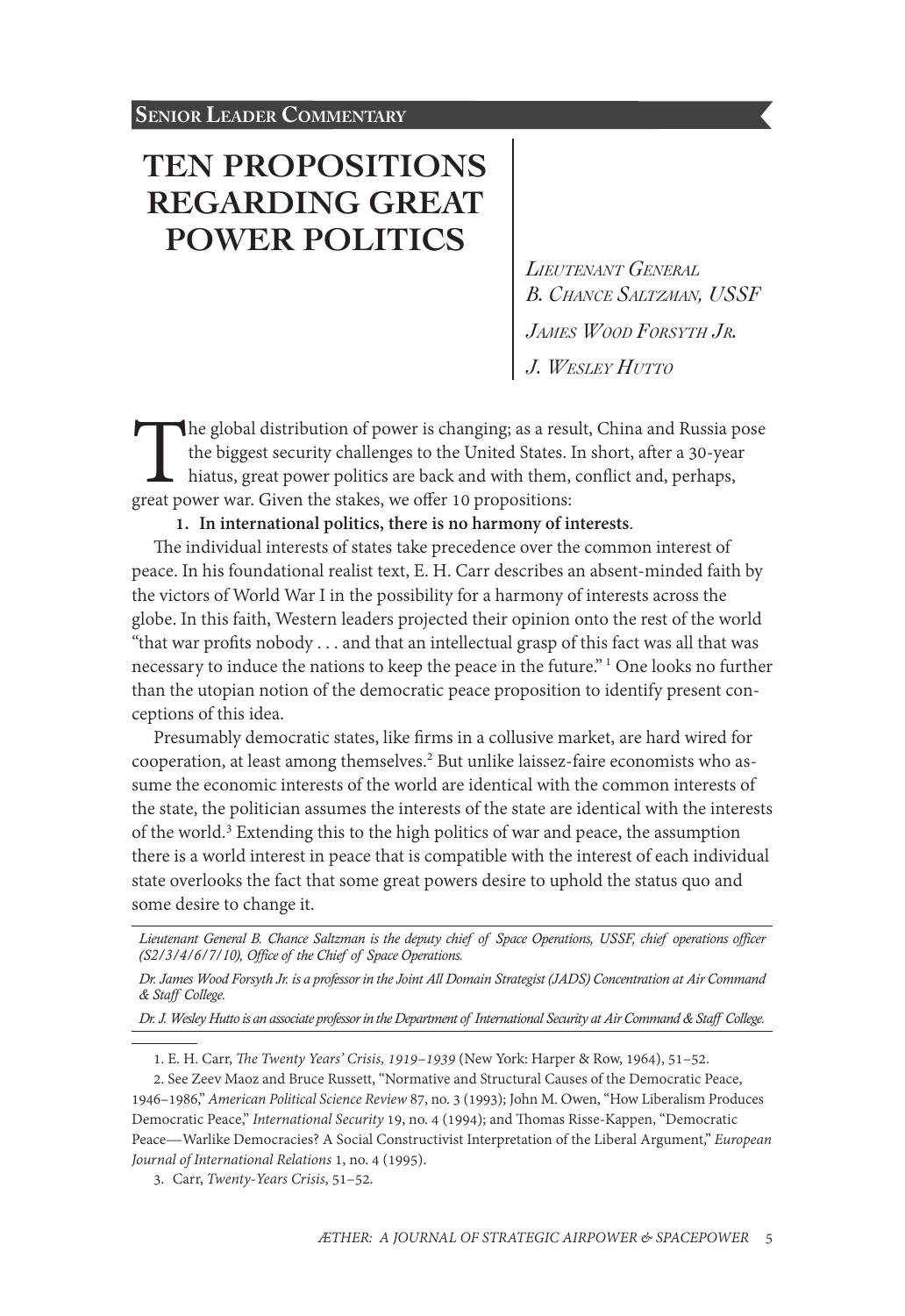## **2. Great powers are different than the rest**.

Great powers must deal with all the world all the time; they have robust economies, generally capable militaries, and worldwide interests.<sup>4</sup> It is the lack of a world government to resolve disputes between states that drives great powers to help themselves according to their interests.<sup>5</sup> To protect themselves in this anarchic world, great powers seek to build their influence, resources, and territories, which inevitably threatens the security of other states, generating a security dilemma.<sup>6</sup>

Because of their power and position, great powers cannot afford to overlook any part of the international system—doing so puts them at risk of becoming vulnerable to the designs and influence of the other great powers. Thus, great powers have a responsibility to manage the international system. They do this by managing their relations with one another and the other states in the system simultaneously, even if they would prefer not to, which is one reason why they tend to fight more wars than most.<sup>7</sup> In short, great powers "usually lead troubled lives."8

# **3. International political systems are "individualist in origin, spontaneously generated, and unintended."**<sup>9</sup>

International political systems are individualist in the sense they are formed by the interactions of self-interested states, spontaneous in that they are the result of the uneven distribution of power throughout the world, and unintended in that the uneven distribution of power produces second- and third-order effects that become constraints over time. Put simply, no great power intends to create an international system that constrains them, but that is the result.<sup>10</sup> One looks no further than the Cold War to grasp this idea.

After World War II, neither the United States nor the Soviet Union intended to create a bipolar system that constrained them, but that is what emerged.<sup>11</sup> For nearly 50 years, leaders on both sides of the Atlantic had to consider the possible reactions of the other to every move and countermove. Today, as a multipolar system emerges, the

8. Waltz, *Theory of International Politics*, 187.

9. Waltz, *Theory of International Politics,* 90.

10. Waltz, 90.

<sup>4.</sup> Alfred Zimmern, *Spiritual Values and World Affairs* (Oxford: Clarendon Press, 1939), 32.

<sup>5.</sup> Kenneth N. Waltz, *Theory of International Politics* (Long Grove, IL: Waveland Press, 1979); and John J. Mearsheimer, *The Tragedy of Great Power Politics* (New York: W. W. Norton & Co., 2001).

<sup>6.</sup> Robert Jervis, "Cooperation Under the Security Dilemma," *World Politics* 30, no. 2 (1978).

<sup>7.</sup> See George Modelski, "War and the Great Power System," in *War: A Historical, Political, and Social Study*, ed. L. L. Farrar Jr. (Santa Barbara, CA: ABC-CLIO, 1972); Jack S. Levy, *War in the Modern Great Power System, 1495–1975* (Lexington: University of Kentucky Press, 1983), 4; Bear F. Braumoeller and Austin Carson, "Political Irrelevance, Democracy, and the Limits of Militarized Conflict," *Journal of Conflict Resolution* 55, no. 2 (2011).

<sup>11.</sup> Waltz, *Theory of International Politics,* 171; Charles W. Kegley and Gregory A. Raymond, "Must We Fear a Post-Cold War Multipolar System?," *Journal of Conflict Resolution* 36, no. 3 (1992); and Dale Copeland, "Neorealism and the Myth of Bipolar Stability: Toward a New Dynamic Theory of Major War," *Security Studies* 5, no. 3 (1996).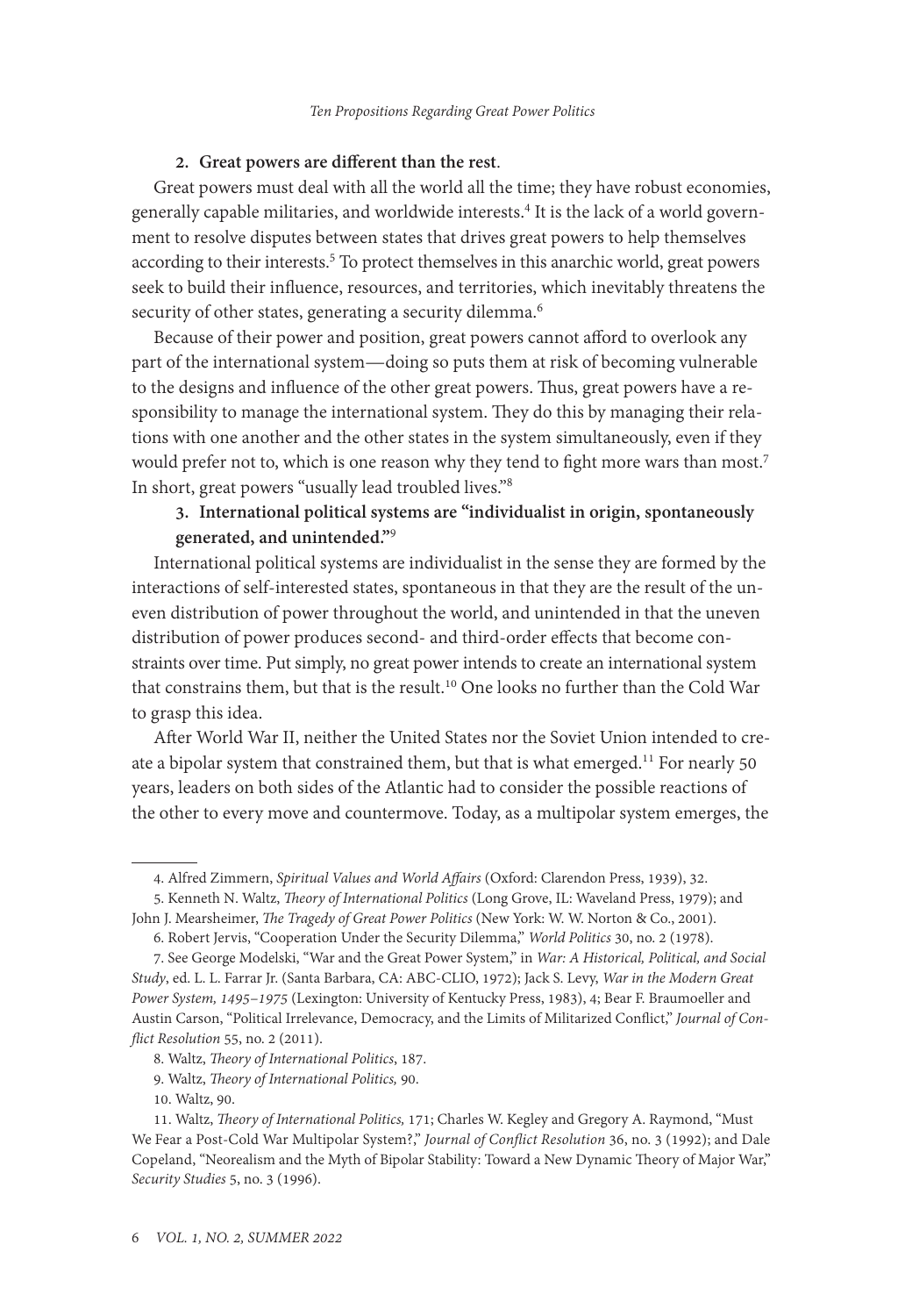cause is the same: the uneven redistribution of power.<sup>12</sup> Will it result in a new Cold War? Time will tell.<sup>13</sup>

## **4. Great powers are sensitive to competition; strategic competition stems from international systems that condition behaviors**.

Three types of international systems exist: unipolar, bipolar, and multipolar. In unipolar systems, one great power dominates the rest. Competition is monopolistic and political leaders need not be sensitive to anyone or any body politic, making overextension the behavior to be avoided. Overextension unnecessarily wastes resources, hastening the rise of other great powers. In bipolar systems where the nature of great power competition stems from the actions of two great powers, political leaders must be sensitive to the actions and responses of other great powers. Here, overreaction is the behavior to be avoided.

Overreaction can unnecessarily escalate local conflicts to global levels with harmful effects. The United States' experience over the last three decades has been one of monopolistic competition. The Clinton and Bush administrations often draw criticism for their adventurous foreign policies, but overwhelming US power conditioned these policy decisions, releasing them from any real concern for the interests and desires of other states.<sup>14</sup>

In multipolar systems where three or more great powers compete for power, the nature of competition is oligopolistic; political leaders must be sensitive to the interests of other members in the group. Due to myriad variables, uncertainty regarding great power responsibilities is highest and the game itself is not easily understood; any miscalculation by any member of the group affects the other members in the group. Overconfidence must be avoided. For Waltz, overconfidence is the more menacing of the possibilities, since it "is more likely to permit the unfolding of a series of events that finally threatens a change in the balance and brings the powers to war."15

On the other hand, overreaction under bipolarity "is the lesser evil because it costs only money and the fighting of limited wars."16 That said, one thing is certain: No two powers want to take an action that would weaken them while enhancing the power of

<sup>12.</sup> See John J. Mearsheimer, "Back to the Future: Instability in Europe after the Cold War," *International Security* 15, no. 1 (1990); Christopher Layne, "The Unipolar Illusion: Why New Great Powers Will Rise," *International Security* 17, no. 4 (1993); Layne, "This Time It's Real: The End of Unipolarity and the *Pax Americana*," *International Studies Quarterly* 56, no. 1 (2012); and Fareed Zakaria, *The Post-American World* (New York: W. W. Norton & Co., 2008).

<sup>13.</sup> See Graham Allison, *Destined for War: Can America and China Escape Thucydides's Trap?* (New York: Houghton Mifflin Harcourt, 2017); Christopher Layne, "Coming Storms: The Return of Great-Power War," *Foreign Affairs* (November/December 2020); and Charles Kupchan, "Bipolarity Is Back: Why It Matters," *Washington Quarterly* 44, no. 4 (2021).

<sup>14.</sup> See G. John Ikenberry, *Liberal Leviathan* (Princeton, NJ: Princeton University Press, 2011); and Barry R. Posen and Andrew L. Ross, "Competing Visions for US Grand Strategy," *International Security* 21, no. 3 (1996).

<sup>15.</sup> Waltz, *Theory of International Politics*, 172.

<sup>16.</sup> Waltz, 172.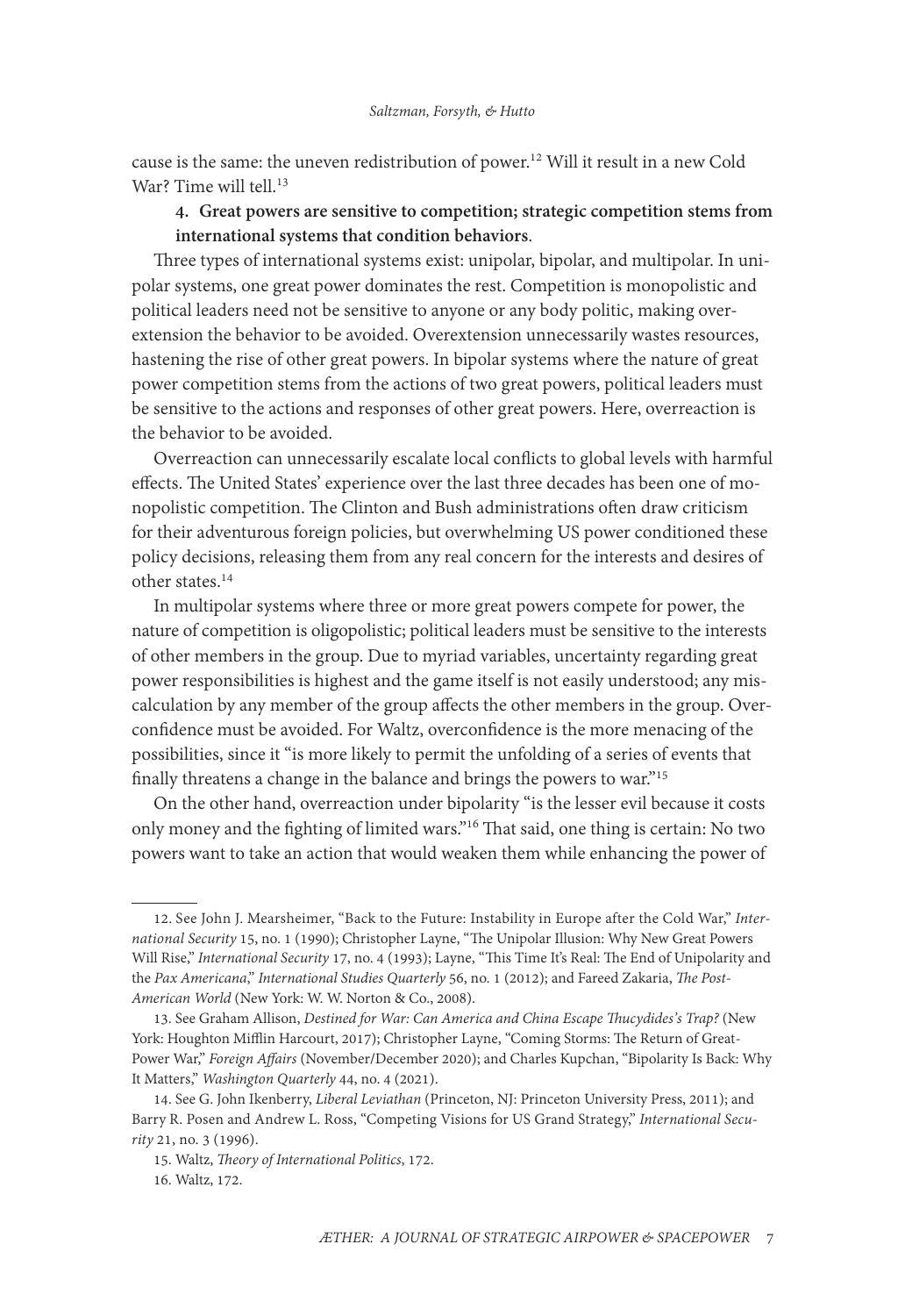the third. Add thermonuclear weapons to the group, and any conflict among members becomes acute.<sup>17</sup>

#### **5. Great powers rise and fall endlessly**.

In 1700, there were seven great powers in the world. 100 years later, there were five; 100 years after that, eight, but by 1945, only two remained. This was followed by a period of unipolarity that lasted from 1989 to 2005.<sup>18</sup> Interestingly, in nearly every instance, international systemic change was the result of great power war (with, of course, the famous exception of 1991).<sup>19</sup> Such wars involve the dominant powers in an international system and the rising challengers.<sup>20</sup>

The fundamental issue at stake is the nature and governance of the system itself, which is why great power wars—or hegemonic ones—are fought with unlimited means. As Marshal Ferdinand Foch summarized the changing character of war in 1917, the new wars of existential and global interests "were to absorb into the struggle all the resources of the nation, which were to be aimed not at dynastic interests, not at the conquest or possession of a province, but at the defense or spread of philosophic ideas first, of principles of independence, unity, immaterial advantages of various kinds afterwards."21

Extending this logic further, the rise of China has not threatened the nature or governance of the contemporary international system sufficiently to warrant war. Will that hold? Perhaps. Much scholarship has been published debating whether China is a status quo or revisionist rising power, not to mention some questioning the utility of the classifications altogether.<sup>22</sup> The point to be made here is whether the United States interprets China's rise as a threat.

John Mearsheimer argues that as China's economic prowess expands, its interests will expand with it, leading to efforts to place itself at the head of East Asian politics

<sup>17.</sup> See Kenneth N. Waltz, "The Emerging Structure of International Politics," *International Security*  18, no. 2 (1993); Daniel Deudney, "Hegemony, Nuclear Weapons, and Liberal Hegemony," in *Power, Order, and Change in World Politics*, ed. G. John Ikenberry (New York: Cambridge University Press, 2014); John Lewis Gaddis, "The Long Peace: Elements of Stability in the Postwar International System," *International Security* 10, no. 4 (1986); and Keir A. Lieber and Daryl G. Press, *The Myth of the Nuclear Revolution: Power Politics in the Atomic Age* (Ithaca, NY: Cornell University Press, 2020).

<sup>18.</sup> See Levy, *Great Power System*, 47–48; and Mearsheimer, *Great Power Politics,* 347–56.

<sup>19.</sup> See G. John Ikenberry, *After Victory* (Princeton, NJ: Princeton University Press, 2001).

<sup>20.</sup> See, for example, Robert Gilpin, *War & Change in World Politics* (New York: Cambridge University Press, 1981); Paul Kennedy, *The Rise and Fall of Great Powers* (New York: Vintage Books, 1987); and Ikenberry, *After Victory*.

<sup>21.</sup> Ferdinand Foch, *The Principles of War*, trans. J. de Morinni (New York: H. K. Fly, 1918), 31.

<sup>22.</sup> Alistair Ian Johnston, "Is China a Status Quo Power?," *International Security* 27, no. 4 (2003); Scott L. Kastner and Phillip C. Saunders, "Is China a Status Quo or Revisionist State? Leadership Travel as an Empirical Indicator of Foreign Policy Priorities," *International Studies Quarterly* 56, no. 1 (2012); Ian Taylor and Zhangxi Cheng, "China as a 'Rising Power': Why the Status Quo Matters," *Third World Quarterly* 43, no. 1 (2022); and Alexander Cooley, Daniel Nexon, and Steven Ward, "Revising Order or Challenging the Balance of Military Power? An Alternative Typology of Revisionist and Status Quo States," *Review of International Studies* 45, no. 4 (2019).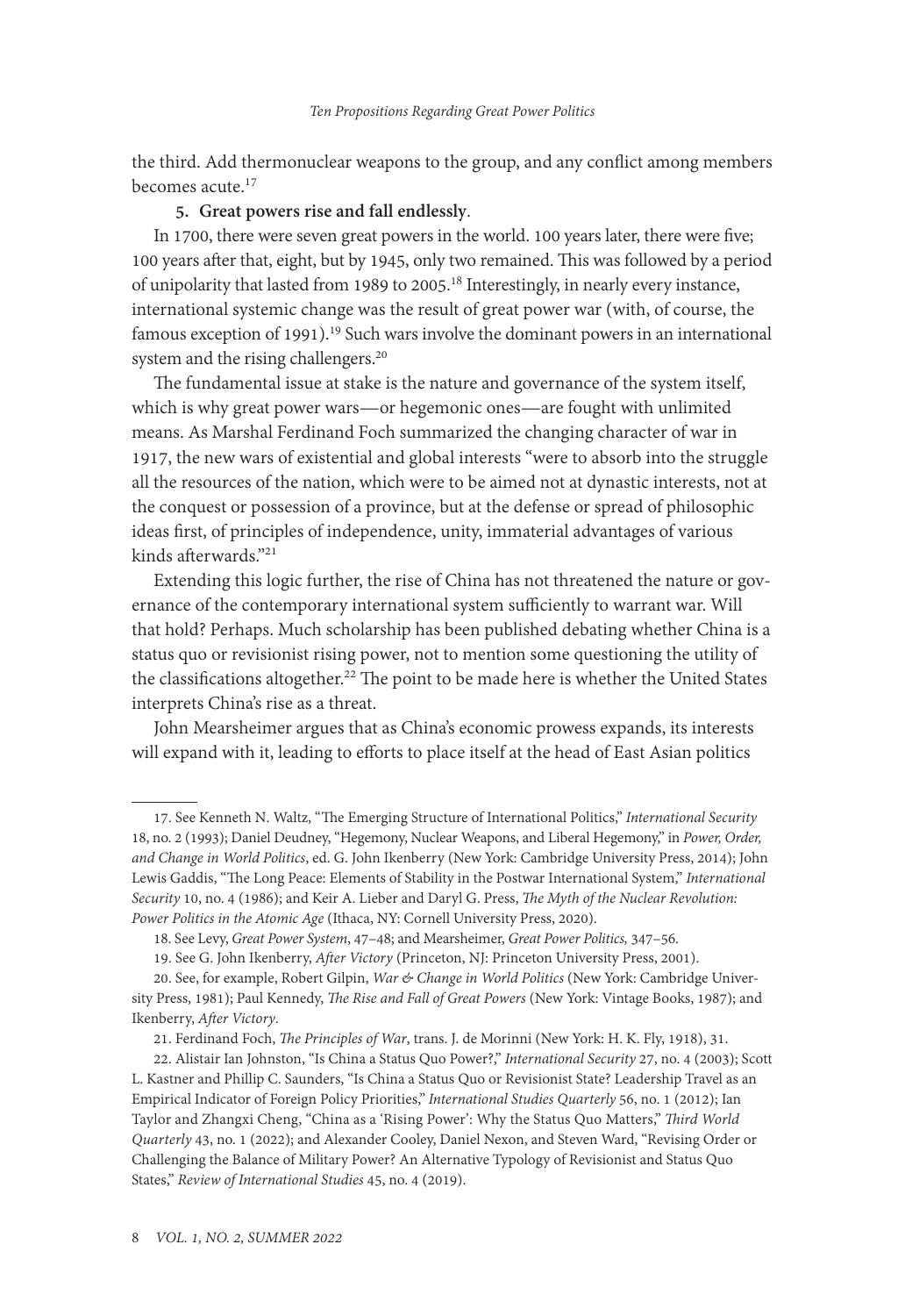certain to spark balancing from the United States.<sup>23</sup> Far from the certainty of Mearsheimer's prediction, Evan Braden Montgomery argues convincingly that the likelihood of tension between a hegemon and a potential rising challenger turns—in part—on the type of order the challenger is interested in establishing in its sphere of influence.<sup>24</sup>

The question under review is whether a hegemonic China would upend what is often referred to as the liberal international order and replace its components with institutions containing Chinese characteristics. Kori Schake intimates the unlikelihood of a peaceful power transition between the United States and China amounts to cultural incommensurability preventing the powers from trusting one another.<sup>25</sup> Still, there are those who argue from a rational perspective that in light of the geopolitical environment, there is no reason that China would pursue a new order-building strategy in East Asia.<sup>26</sup> This debate is unlikely to be resolved any time soon.

Hegemonic wars are not inevitable, but dominant powers are left with few options when confronted by a challenger. Declining hegemons can try to expand their economic base by creating new markets or retrench by cutting back foreign policy commitments.<sup>27</sup> And while preferable to war, neither choice is easy, which is one reason why war has been prevalent among the great powers.

### **6. Interdependence does not mean peace**.

Interdependence is the order of the day.28 Broadly defined, it refers to the idea that change in one part of the world is felt in all others. In narrower terms, interdependence is an economic concept the impacts of which are expressed in terms of the pacifying effects of trade. The key characteristic of an interdependent relationship is that the autonomy of each actor is constrained by the necessary estimation of the costs of any action. States would rather trade than invade—or so enthusiasts say. But is this accurate?

World trade doubled between 1870 and 1900, and immediately prior to World War I, European trade grew another 50 percent.<sup>29</sup> The European core's (including the United Kingdom, France, and Germany) level of exports and imports ranged from 30 to 59 percent of total gross domestic product.<sup>30</sup> And yet war came. Will it come again?

<sup>23.</sup> John. J. Mearsheimer, "China's Unpeaceful Rise," *Current History* 105, no. 690 (2006): 160–62.

<sup>24.</sup> Evan Braden Montgomery, *In the Hegemon's Shadow* (Ithaca, NY: Cornell University Press, 2016).

<sup>25.</sup> Kori Schake, *Safe Passage* (Cambridge, MA: Harvard University Press, 2017).

<sup>26.</sup> Jonathan Kirshner, "The Tragedy of Offensive Realism: Classical Realism and the Rise of China," *European Journal of International Relations* 18, no. 1 (2012).

<sup>27.</sup> Kirshner, "Offensive Realism."

<sup>28.</sup> See Robert O. Keohane and Joseph S. Nye Jr., *Power and Interdependence*, 4th ed. (New York: Longman, 2012).

<sup>29.</sup> David M. Rowe, "World Economic Expansion and National Security in Pre-World War I Europe," *International Organization* 53, no. 2 (1999).

<sup>30.</sup> Mariko J. Klasing and Petros Milionis, "Quantifying the Evolution of World Trade, 1870-1949," *Journal of International Economics* 92, no. 1 (2014).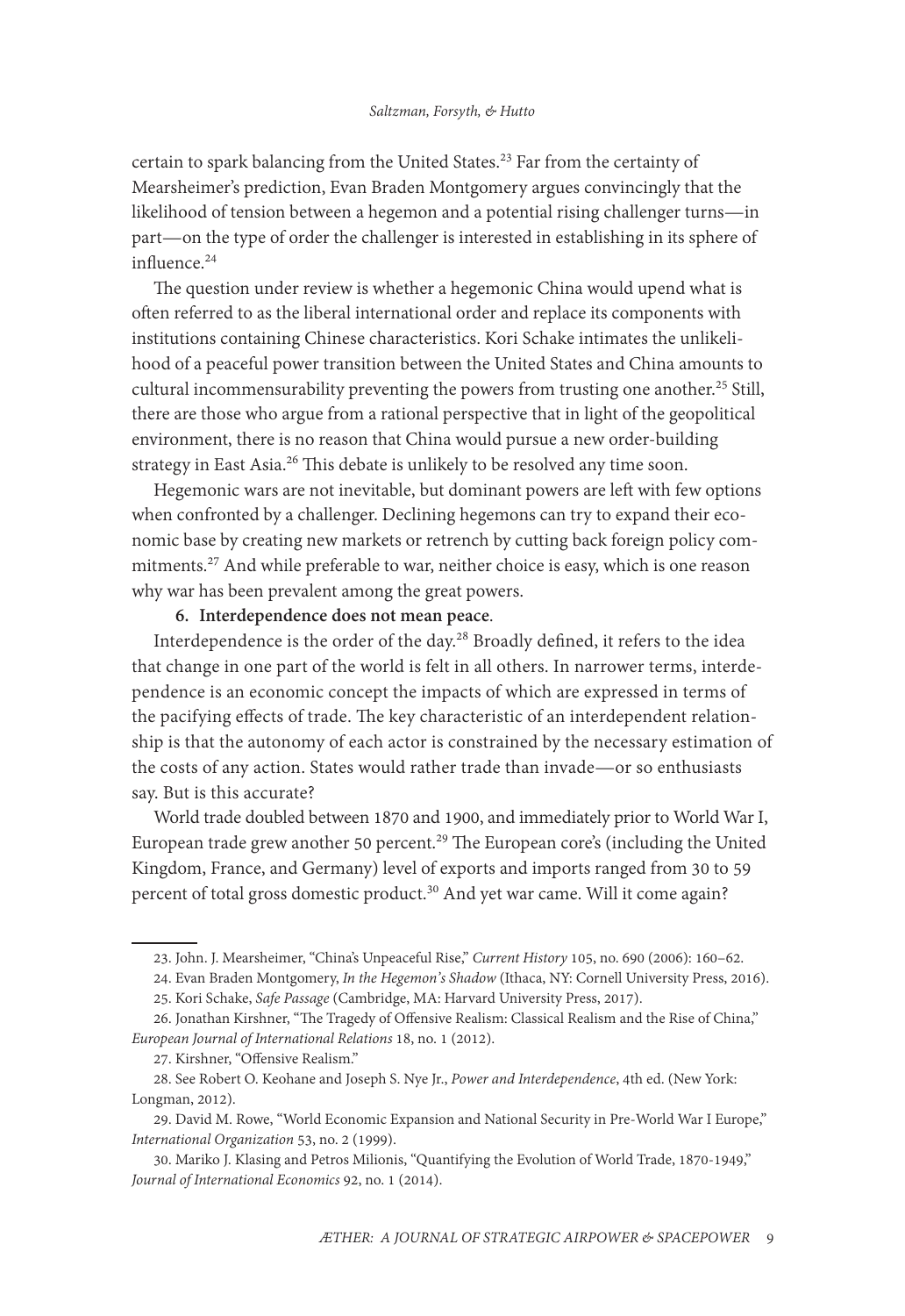Certainly, much has changed since 1914.<sup>31</sup> International institutions like the World Trade Organization abound, and trade between the great powers has never been higher. Richard Rosecrance notes the tendency of states after 1945 to pursue trading strategies over those of territorial acquisition.<sup>32</sup> Trying to dispel confusion, Dale Copeland argues it is the expectation of future trade that staves off war, but states can be pushed to war when facing the potential for losing the benefits of future trade.<sup>33</sup> Russia's recent willingness to risk economic isolation from Europe as a response to its invasion of Ukraine suggests this debate is far from resolution. Are institutions and trade sufficient to alleviate the acute conflicts that inevitably arise among great powers? These are questions worth pondering.

# **7. Prestige is the currency of everyday international politics**. 34

Prestige can be measured in terms of credibility. More specifically, the credibility of a state's power is defined by its ability to deter and compel others. The hierarchy of prestige in international politics serves an authority function. The most prestigious states are on top, the less so at the bottom. Interestingly, the eras of relative peace in the world are associated with a clearly understood prestige hierarchy. This notion squares with Geoffrey Blainey's argument that war is the result of disagreements about the balance of power.<sup>35</sup> These disagreements follow from contrasting perceptions of capability.

Logically, if no contrasting perspectives exist, peace should endure. One looks no further than the unipolar period of 1989–2005 to grasp this idea. For a relatively brief period, the US economy and military sat so far atop the hierarchy that it made the idea of great power war appear quaint. In this moment of unipolarity as William Wohlforth described, balancing coalitions were impossible.<sup>36</sup>

This is no longer the case today. In parts of the developing world, some think China's economy has surpassed that of the United States, generating a competition for prestige between the two great powers. $37$  If an unambiguous prestige hierarchy is associated with a stable international order, this is not encouraging. Misunderstanding or misperceiving shifts in the prestige hierarchy can lead declining hegemons to make rash and consequential decisions.38

<sup>31.</sup> See Richard N. Rosecrance and Steven E. Miller, eds., "A Century after Sarajevo: Reflections on World War I," *International Security* 39, no. 1 (2014).

<sup>32.</sup> Richard Rosecrance, *The Rise of the Trading State* (New York: Basic Books, 1986).

<sup>33.</sup> Dale Copeland, "Economic Interdependence and War: A Theory of Trade Expectations," *International Security* 20, no. 4 (1996).

<sup>34.</sup> See Gilpin, *World Politics*; Yuen Foong Khong, "Power as Prestige in World Politics," *International Affairs* 95, no. 1 (2019); Jonathon Renshon, *Fighting for Status: Hierarchy and Conflict in World Politics* (Princeton, NJ: Princeton University Press, 2017); and Jonathan Mercer, "The Illusion of International Prestige," *International Security* 41, no. 4 (2017).

<sup>35.</sup> Geoffrey Blainey, *The Causes of War,* 3rd ed. (New York: Free Press, 1988); and Gilpin, *World Politics*, 31.

<sup>36.</sup> William Wohlforth, "The Stability of a Unipolar World," *International Security* 24, no. 1 (1999).

<sup>37.</sup> Khong, "Power as Prestige."

<sup>38.</sup> Gilpin, *World Politics,* 14.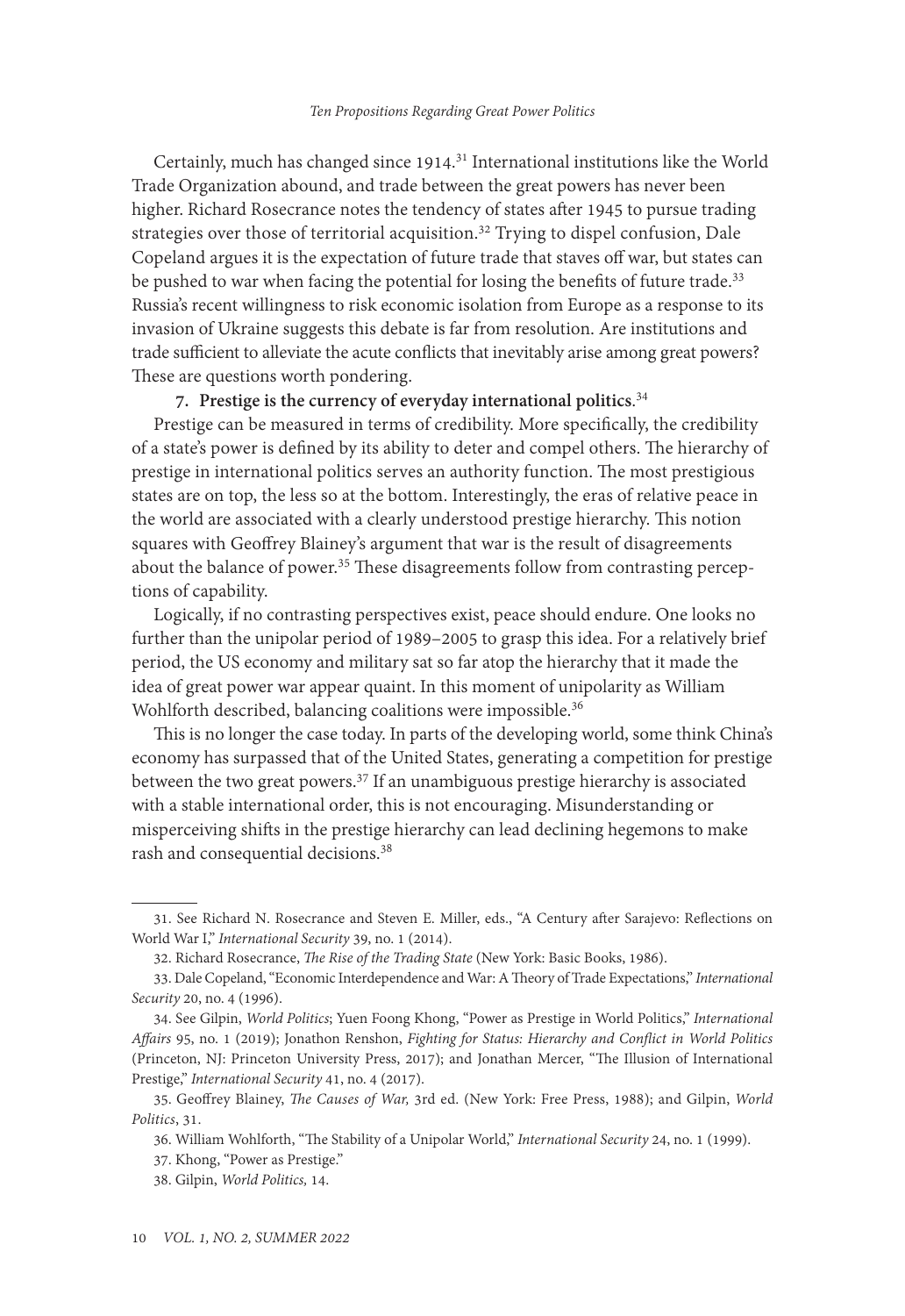#### **8. With great power comes great responsibility**.

To think in these terms is to think of international order. International order refers to a pattern of activity that sustains the preservation of the society of states. This includes those goals essential for the sustainment of international life such as the limitation of violence, the keeping of promises, and the possession of property.39 Great powers are invested in preserving the society of states because it often benefits their growth and sustains their power.<sup>40</sup> They exploit their preponderance of power in such a way as to give general direction to the affairs of the international system.

Great powers do this by creating legitimate international orders. Legitimate orders are ones in which members willingly participate and agree with the overall orientation of the system.41 Once in place, these orders tend to facilitate the further growth of international institutions.<sup>42</sup> One need look no further than the Anglo-American alliance.<sup>43</sup> After World War II, the democracies made a commitment to building institutions that would buttress open markets, economic security, multilateral cooperation, and common security.44 The US constitutional order-building strategy after 1945 cultivated a reputation for benignity, making it easier for states to opt in. Today these ideals are under attack. Will they persist? If so, the institutions created through this order will be one reason why.

## **9. International institutions are power politics by other means**.

By institution we do not imply an organization or administrative apparatus. Rather, international institutions refer to habits and practices in line with common goals. The balance of power, international law, and diplomacy are all institutions that wield considerable power.<sup>45</sup> These institutions dictate the ways rules are "communicated, administered, interpreted, enforced, legitimized, adapted and protected" in international politics.<sup>46</sup>

Such arrangements create deeper institutional linkages among states and make it difficult for alternative orders to replace existing ones. Thus, legitimate political orders are transformative ones, making their dissolution difficult if not impossible. Moreover, there is a functional imperative for strong states to cooperate and seek institutional solutions—they allow for the conservation of power itself. Great powers must make

<sup>39.</sup> Hedley Bull, *The Anarchical Society*, 2nd ed. (London: Macmillan Press, 1995), chap. 1.

<sup>40.</sup> See Bull, *Anarchical Society*.

<sup>41.</sup> See Ikenberry, *Liberal Leviathan*.

<sup>42.</sup> See Ernst Haas, *The Uniting of Europe: Political, Social, and Economic Forces, 1950–1957* (Stanford, CA: Stanford University Press, 2004).

<sup>43.</sup> See Ikenberry, *After Victory*; and Richard Rupp, "NATO 1949 and NATO 2000: From Collective Defense toward Collective Security," *Journal of Strategic Studies* 23, no. 3 (2000).

<sup>44.</sup> See Ikenberry, *Liberal Leviathan.*

<sup>45.</sup> Bull, *Anarchical Society.*

<sup>46.</sup> Hidemi Suganami, "The International Society Perspective on World Politics Reconsidered," *International Relations of the Asia-Pacific* 2, no. 1 (2002).